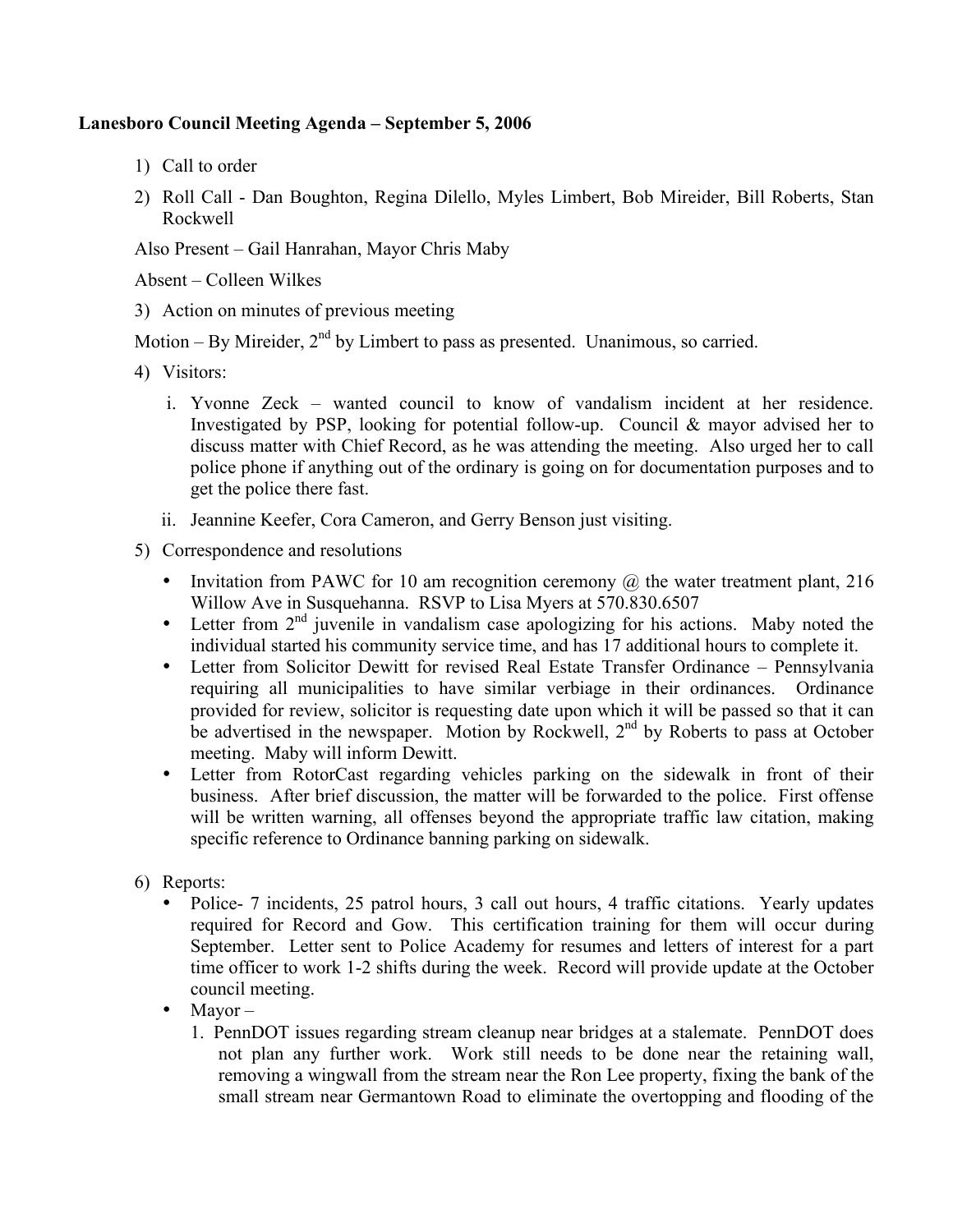road near Corses, and fixing the embankment near the Viaduct where the guardrails are hanging in mid-air. Expecting a coordinated meeting between District 4-0 PennDOT, DEP, and local / state elected officials to resolve the matter. An official from Harrisburg PennDOT is also being asked to attend.

- 2. FEMA paperwork nearly complete. Lanesboro should be getting reimbursement for all of its flood related work.
- 3. Grant for sidewalk study and engineering is in. Susquehanna County Housing and Redevelopment Authority is administering the contract. This grant will provide the plans and specs for the new curbing, sidewalk, period lighting, and streetscape landscaping along North Main and Viaduct Streets. The new sidewalk will be on both sides of each road for a majority of them, extending to Germantown Road on North Main and to at least the former D&H railroad bed on Viaduct Street. Survey work will be starting in the next several weeks.
- 4. Jaflo Depot Street tree trimming contract \$125 / hour, with a not to exceed limit of \$4,000. Work to start at Viaduct St end and go to Mountain Road. If \$ is not entirely used, work area will switch to Depot near North Main and work up the hill until \$ is used up or work is complete. Motion by Roberts,  $2<sup>nd</sup>$  by Regina to authorize work. Unanimous, so carried.
- 5. Tax Study Commission Maby attended the first meeting of the Tax Study Commission recently coordinated by SCSD Superintendent Bronson Stone. The purpose of the study / study commission was to discuss the ramifications of adopting an Earned Income Tax to reduce property taxes. There is no change in revenue to the school district. If the tax were to be adopted, property taxes would be reduced by the same amount the earned income tax generates, with a caveat. The property tax reduction cannot be applied twice - if there is two or more earnings in a household, it would most likely be detrimental for them. A public informational meeting is scheduled for early October and will be advertised in the local newspapers. The final decision on placing an earned income tax will reside in the hands of the voters in the spring, when it is placed on the ballot. All are urged to attend the informational meeting to learn more.
- 6. DEP has scheduled a public hearing for the B&S quarry large mine permit. The meeting information is included in the Lanesboro Quarterly newsletter, and will be advertised in the Susquehanna Transcript and County Independent.
- Code Enforcement there are 5 to 6 additional properties that are potentially condemnable. Shane needs to do investigative work related to property assessments before final determination can be made. Discussion ensued – council consensus is to allow owners to request additional time to allow for repairs. All cases to be handled on a case-by-case basis. Shane also presented several new revisions to ordinances that are related to building codes for review. These ordinances would provide additional backup for properties upon which there are problems related to building use, etc. After discussion, motion by Roberts,  $2<sup>nd</sup>$  by Regina for passing a resolution related to Ordinances #1 thru 5, defined as #1 – ICC Electrical Code, #2 – ICC Plumbing Code, #3 – International Residential Code, #4 – International Building Code, #5 – International Mechanical Code. Unanimous, so carried. A second motion was made by Roberts and  $2^{nd}$  by Regina to advertise Ordinances #5 & #6, defined as #6 – International Property Maintenance Code and #7 – International Existing Building Code. The motion also stated that Ordinance #6 include verbiage that all items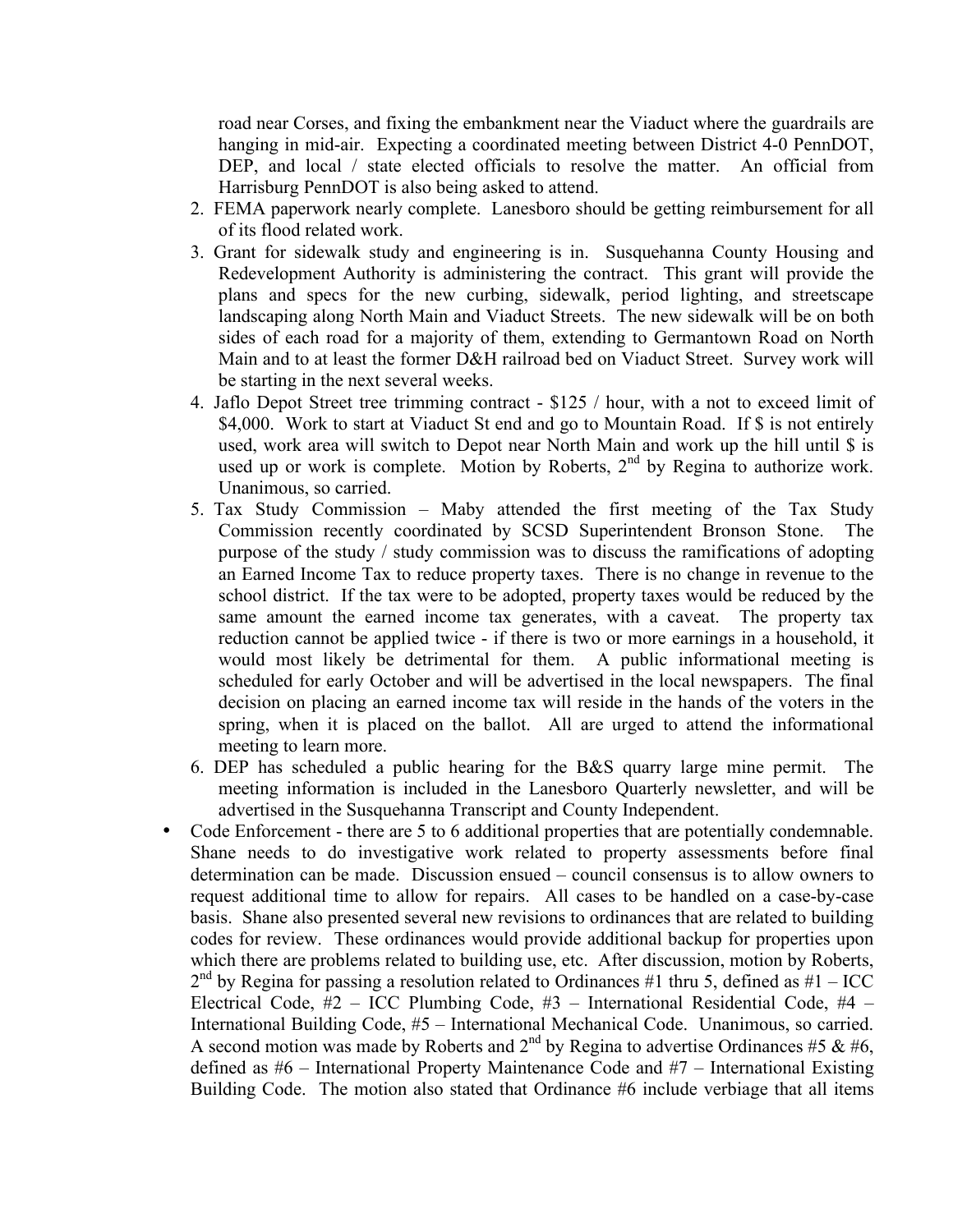related to rental properties making specific reference to enforcement can be applied to locations only in which the tenant is current on all aspects of lease. Unanimous, so carried.

- Community Center-Tool sale 9/8, month to date \$475 in rentals.
- 7) Unfinished business:
	- Sale of cannon property  $-$  Maby just secured a copy of the deed, asked that matter be tabled until October meeting so that deed bearings and distances can be drawn up to determine true shape of the lot. Maby also asked that council consider advertising it for sale based on bid with purchase price and expectation of property development. This would allow the council to consider offers that may be lower than others but potentially include the development of the property. Council agreed this was a good idea and would discuss the matter in more detail in October.
	- Zoning tabled until October. Roberts doing some investigation on zoning ordinance. Maby checked with solicitor – the zoning ordinance can be enforced on all properties as long as they were compliant when the ordinance was adopted in 1971. For example, a property zoned residential that has farm animals on it can be forced to remove them. The matter will be discussed in more detail in October.
	- New municipal building:
		- i. First meeting with the architect Boughton, Mireider, Rockwell and Maby met with architect. The meeting was to discuss tenants of the building, spacial requirements (if any), and equipment (furniture, computers, phone lines, etc.) that would be located in the building. There will be another meeting, possibly two more with the architect to discuss building type and potential layouts. The feasibility study will conclude with line diagram floor plan options of the building and approximate building costs for each.
		- ii. Loan Maby solicited offers from PNB, PennStar, USDA, and the Northern Tier Regional Planning and Development Commission. Northern Tier had a rate of 2.5% with a 10 year maximum loan length. USDA offered 4.5%, up to 40 years. Turnaround time is 3 to 4 months, based on the feasibility study and environmental review that is needed. PNB offered 4.59% for 15 years, which could be extended up to a 30 year loan. The rate would readjust every 5 years after year 15 to 68% of prime. Turnaround time is 30 days. PennStar offered a rate of 4.78% for up to 15 years, with other lengths available. Rockwell voiced concern that town may be spending money it doesn't have. Maby noted that this matter has been discussed over several meetings, and that council has already agreed that fixing the existing building is not a smart move due to its age and deterioration. The challenge before council and the mayor is to work with the architect to find a solution that is economically feasible to the town both long and short term. Many things will factor into this – size, type, tenants, including those that we do not have but may be interested in. Modular construction will be evaluated, as will many other types of construction. Maby noted that a decision needs to be made quickly if